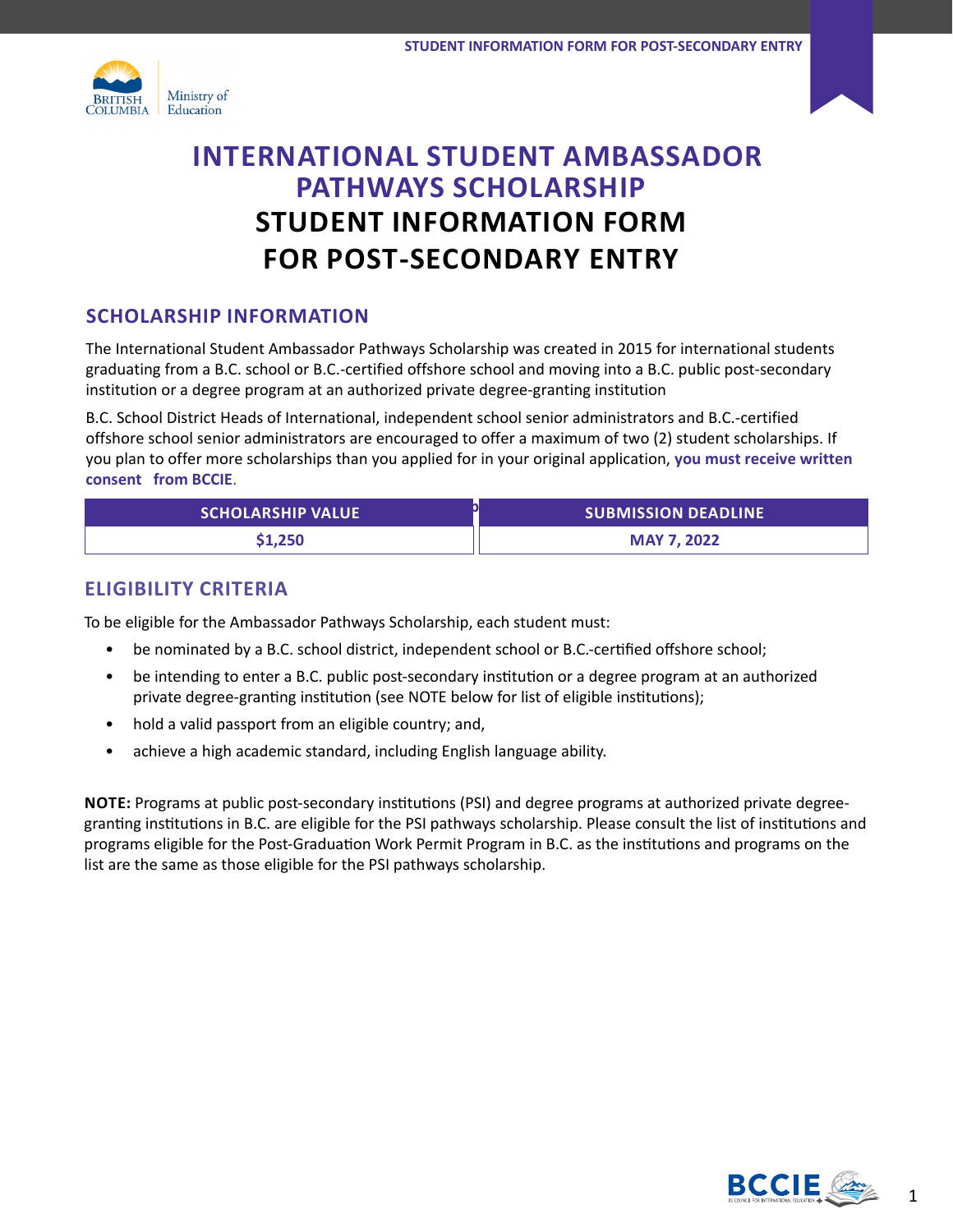

## **INSTRUCTIONS AND SUBMISSION PROCESS**

| TO BE COMPLETED BY SCHOOL DISTRICT<br><b>HEAD OF INTERNATIONAL, OR A SENIOR</b><br><b>ADMINISTRATOR FROM THE INDEPENDENT</b><br>OR B.C.-CERTIFIED OFFSHORE SCHOOL | TO BE COMPLETED BY STUDENT                                                                                                                           |
|-------------------------------------------------------------------------------------------------------------------------------------------------------------------|------------------------------------------------------------------------------------------------------------------------------------------------------|
| <b>Part I</b> - Student Information Form<br><b>Part III - Statement of Support</b>                                                                                | <b>Part II - Student Declaration</b><br><b>Additional Documentation</b><br>Letter of Acceptance<br>PSI acceptance letter (if available)<br>$\bullet$ |

#### **SUBMISSION PROCESS:**

- 1. Scan all documents together into a single PDF file.
- 2. Submit forms to BCCIE at [bccie@bccie.bc.ca](mailto:bccie%40bccie.bc.ca?subject=021-2022%20Student%20Ambassador%20Pathways%20Scholarship%20%E2%80%93%20Student%20Information%20Form) with the subject line: "2021-2022 Student Ambassador Pathways Scholarship – Student Information Form".
- 3. Deadline: **May 7, 2022.**

### **NOTES:**

- 1. You must receive written consent from BCCIE prior to administering more scholarships than you originally applied for on your application form.
- 2. You must fill out a Student Information Form for each Ambassador scholarship you administer.

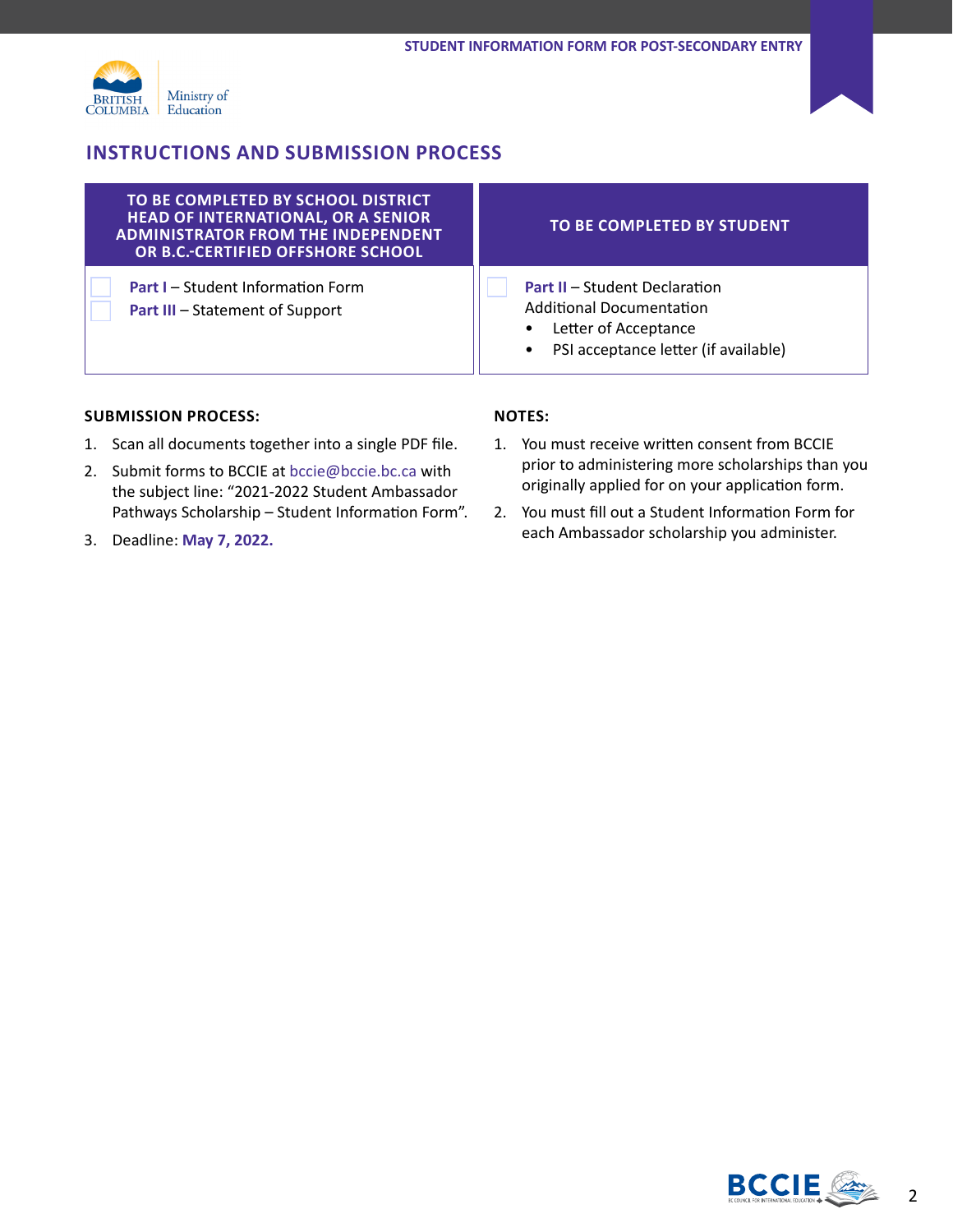



## **PART I – STUDENT INFORMATION FORM**

**TO BE COMPLETED BY SCHOOL DISTRICT HEAD OF INTERNATIONAL, OR SENIOR ADMINISTRATOR FROM THE INDEPENDENT OR B.C.-CERTIFIED OFFSHORE SCHOOL** 

For independent school students and B.C.-certified offshore school students, this form must be completed by the senior administrator.

For B.C. school districts, this form must be completed by the Head of International.

#### **A. STUDENT INFORMATION**

| Full Name (Given Name, Surname): | Country of Citizenship:   |
|----------------------------------|---------------------------|
|                                  |                           |
| Date of Birth (mm/dd/yyyy):      | Province in Home Country: |
|                                  |                           |
| Email Address:                   | City in Home Country:     |
|                                  |                           |
|                                  |                           |

### **B. ELIGIBILITY CRITERIA CHECKLIST**

The student is:

intending to enter a B.C. public post-secondary institution or a degree program at an authorized private degree-granting institution

a valid passport holder

#### **C. ADDITIONAL DOCUMENTATION**

Please include the following with this form:

Transcript (please ensure this is an official or school copy)

#### **D. SCHOOL DISTRICT INFORMATION**

| Name of School                                                                                      | Region (please refer to the map on the Ministry website): |  |
|-----------------------------------------------------------------------------------------------------|-----------------------------------------------------------|--|
|                                                                                                     |                                                           |  |
|                                                                                                     |                                                           |  |
| Name of School District for public schools or City and Province for B.C.-Certified Offshore School: |                                                           |  |
|                                                                                                     |                                                           |  |



3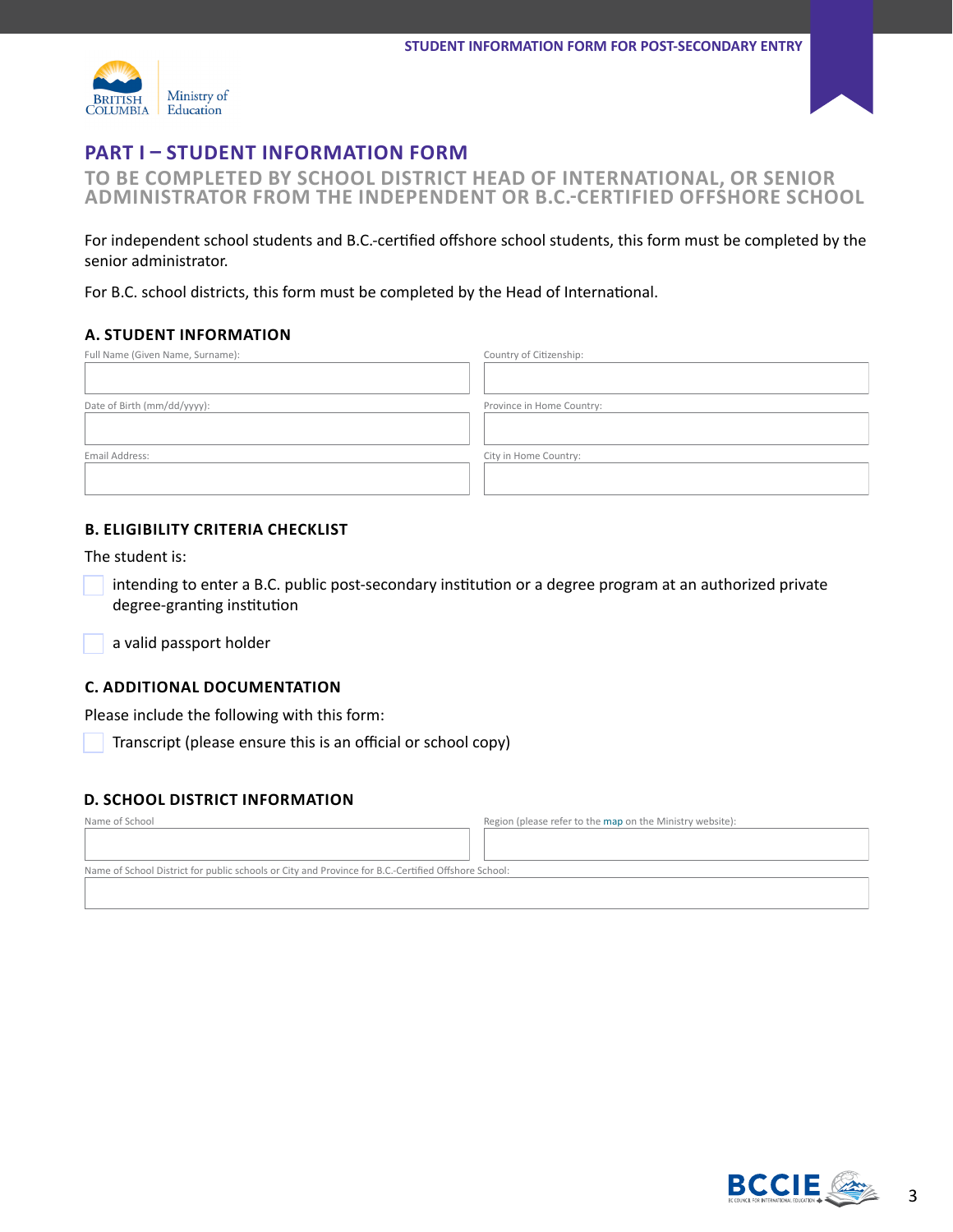



## **PART II – STUDENT DECLARATION**

**TO BE COMPLETED BY STUDENT**

The collection of personal information on this form is authorized as per Section 26(c) of the F*reedom of Information and Protection of Privacy Act* for public schools, or section 8(1) or 12(1)(f)(i) of the Personal Information Protection Act for independent schools or offshore schools. The purpose of the collection is to determine the student's eligibility for the scholarship. The personal information will be shared with the Ministry of Education and the British Columbia Council for

International Education which will make the final scholarship decision. Questions regarding the collection or disclosure of the personal information can be directed to the student's school officials or by contacting:

**International Education Officer** International Education Branch British Columbia Ministry of Education PO Box 9146 STN PROV GOV Victoria, B.C. V8W 9H1 [International.Education@gov.bc.ca](mailto:International.Education%40gov.bc.ca%0D?subject=) 250-893-5014

#### **I CONSENT TO THE USE AND DISCLOSURE, FROM THE TIME OF THE SUBMISSION OF THIS STUDENT INFORMATION, OF**

- my name and contact information; and,
- the name of my school.

by the Ministry of Education and the British Columbia Council for International Education for the purposes of notifying my School District's Head of International or senior administrator from the independent or B.C. certified offshore school, and myself of successful award receipt.

Name of Student

**Signature of Student Date Signed** Date Signed Control of Student Date Signed Date Signed Date Signed Date Signed